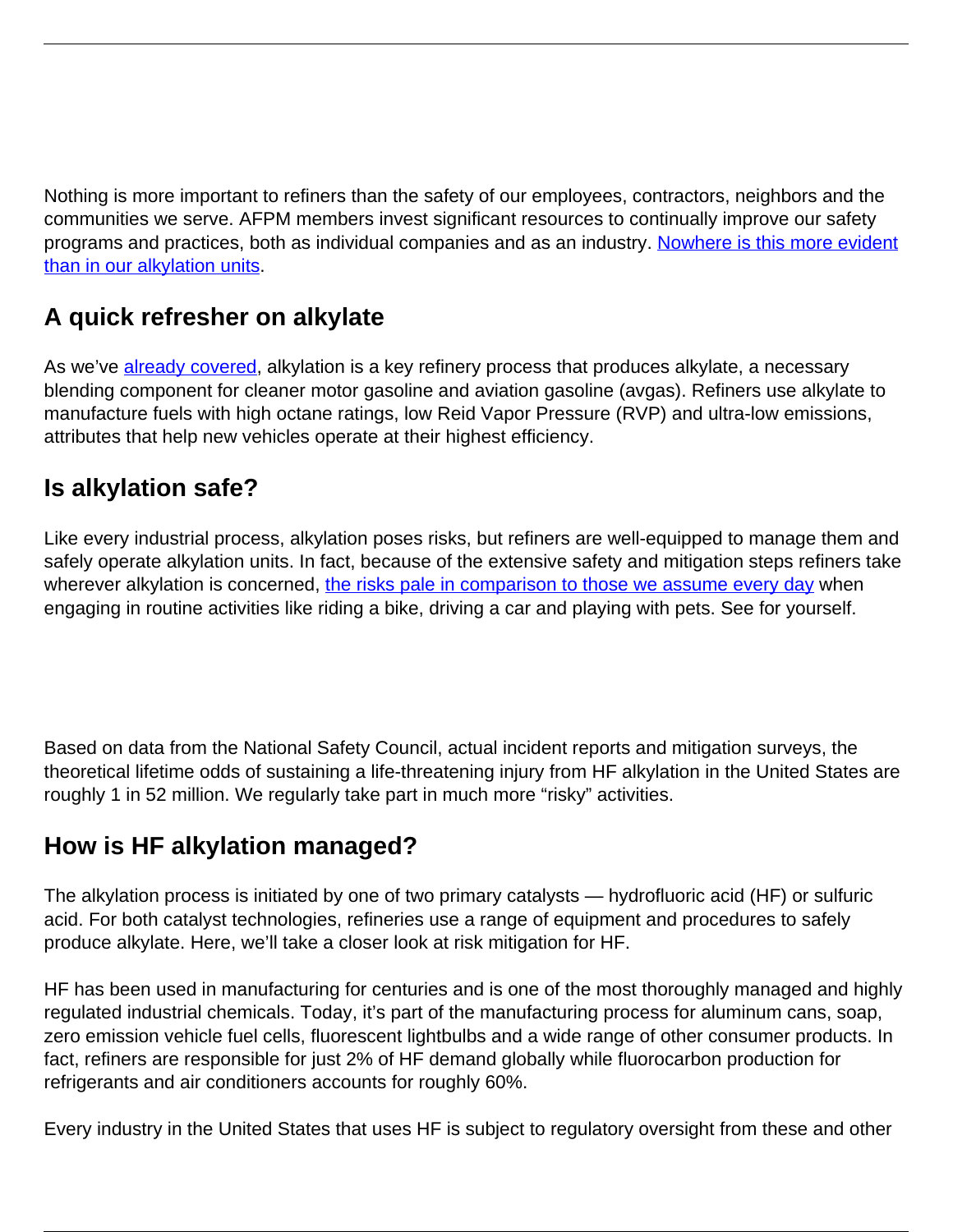agencies, depending on facility location:

- **Environmental Protection Agency (EPA)**
- **Occupational Safety and Health Administration (OSHA)**
- **Department of Transportation (DOT)**
- **Department of Homeland Security (DHS)**
- **Department of Defense (DOD)**
- **Local Emergency Planning Committees (LEPCs)**

Refiners take safe, reliable operations a step further. Our engineers and process safety teams are the world's experts in fuel alkylation. Knowing the science behind HF alkylation is essential for safely and effectively managing HF catalyst and alkylation process units.

Since 1992, AFPM members with HF alkylation units have followed [API Recommended Practice 751](https://www.api.org/oil-and-natural-gas/health-and-safety/refinery-and-plant-safety/process-safety/process-safety-standards/rp-751) [\(RP 751\)](https://www.api.org/oil-and-natural-gas/health-and-safety/refinery-and-plant-safety/process-safety/process-safety-standards/rp-751). RP 751 provides updated, continual guidance to refiners for how to safely operate these important units that are needed for the production of cleaner transportation fuels that meet today's stringent environmental standards.

RP 751 is the collaborative product of an industry working group comprising nearly 100 of the top global leaders in HF alkylation science and process safety. The most recent edition of RP 751—its 5th—was released in August 2021 and reflets the newest data, industry learnings and technologies.

RP 751 provides guidance on incident prevention, detection and containment that is applicable and adaptable to every refinery with an HF unit. It is recognized by OSHA and the U.S. Chemical Safety Board as providing effective guidance for the safe operation of HF alkylation units and management of HF catalyst, toward the ultimate end of protecting people and the environment.

It is because of RP 751 and the many types of oversight refiners with HF alkylation units receive that risk from this process is so well managed. There have never been any life-threatening injuries to people in surrounding communities stemming from HF-related incidents at refineries. Wherever incidents have occurred and procedures have been followed, multiple layers of mitigation technologies have kept people safe—and learnings from any incidents are shared and carried into the next RP 751 edition.

Safety is always our number one job, and it extends well past the refinery fenceline to include our neighbors as well as our industry employees and contractors. By promoting [safe, reliable operations](https://www.afpm.org/sites/default/files/issue_resources/Alkylation_SafetyRiskMitigation.pdf) through RP 751 and taking other steps to minimize risk, refiners are able to make full use of alkylate's environmental benefits and produce cleaner fuels as a result.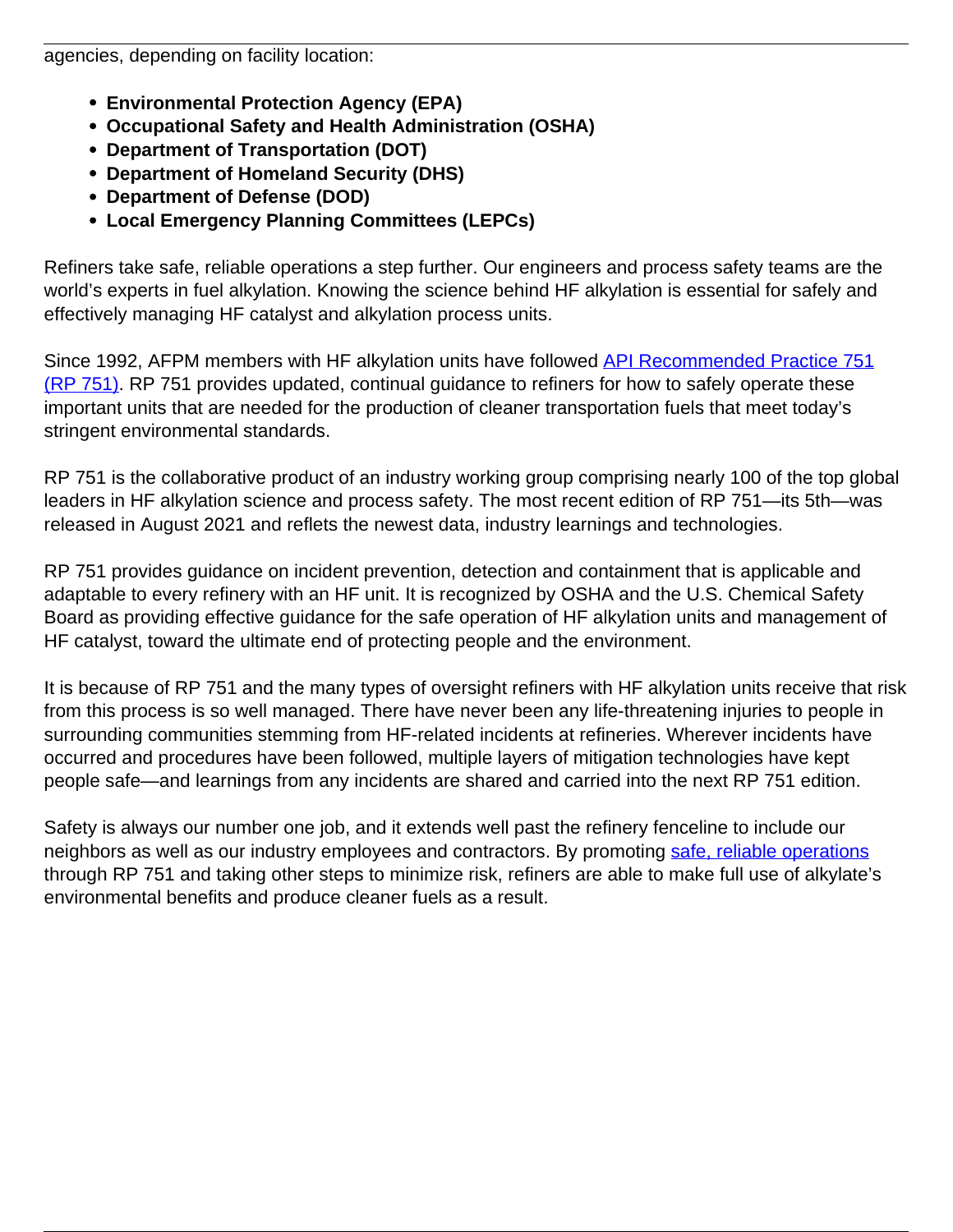## Alkylation<br>Safety & Risk Mitigation in the<br>Production of Cleaner Fuels

The American Fuel & Petrochemical Manufacturers (AFPM) is the leading trade association representing the makers of the fuels that keep us moving, the petrochemicals that are the essential building blocks for modern life, and the midstream companies that get our feedstocks and products where they need to go. We make the products that make life better, safer and more sustainable-we make progress.